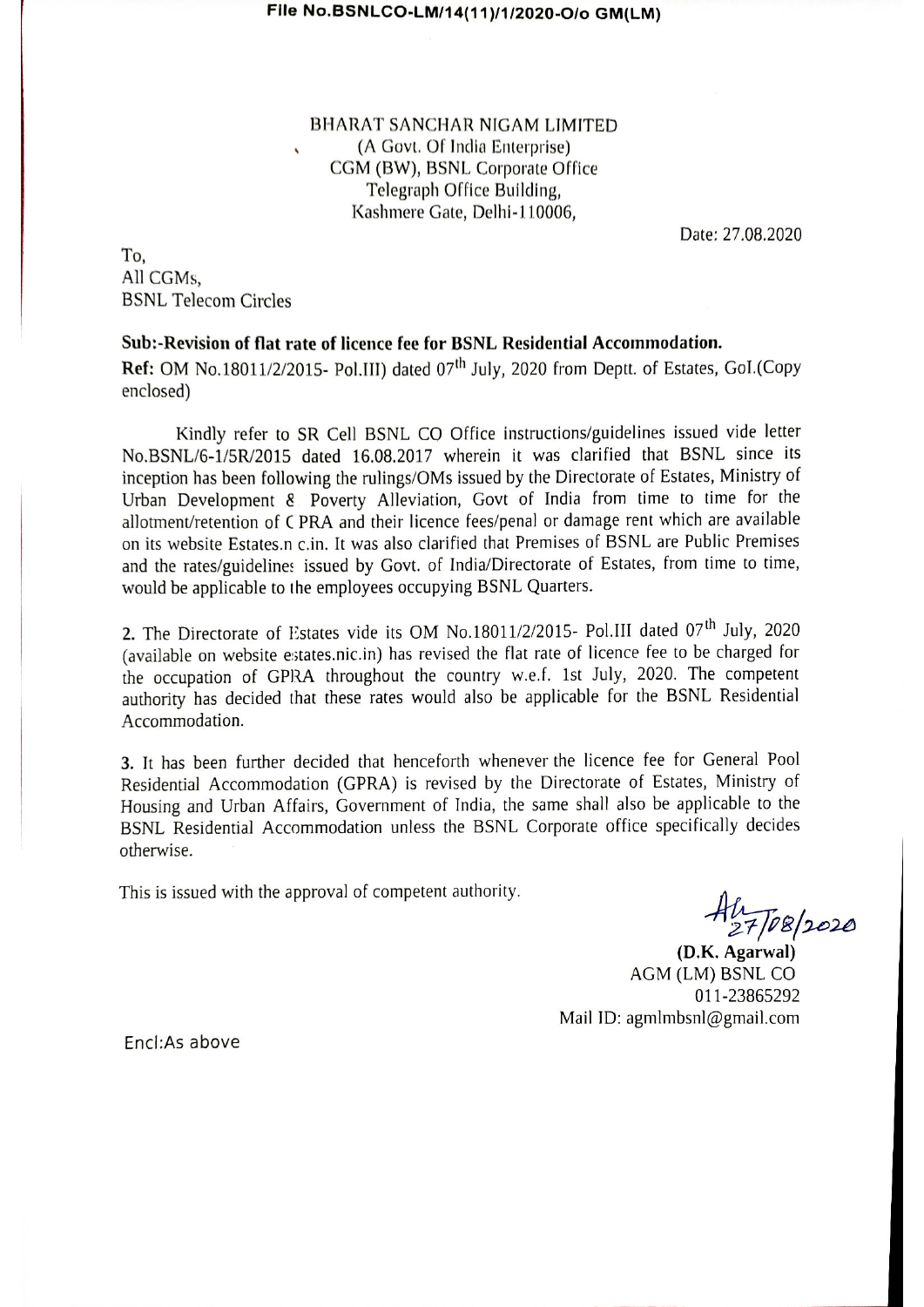#### No. 18011/2/2015-Pol.III Govemment of India Ministry of Housing and Urban Affairs Directorate of Estates \*\*\*\*\*

Nirman Bhawan, New Delhi Dated: 07<sup>th</sup> July, 2020

### OFFICE MEMORANDUM

### Subject: Revision of flat rate of licence fee for General Pool Rcsidential Accommodation (GPRA) throughout the country.

ln suppression of this Directorate's OM of even number dated 29.06.2020 and in terms of the provisions of the Rule 74 of the "Central Govemment General Pool Residential Accommodation Rules. 2017", the Government has decided to revise the flat rates of licence fee recoverable for the residential accommodation available in General pool and also in Departmental Pools of Ministries/Departments of the Government of India throughout the Country (except in respect of substandard/unclassified accommodation of Ministry of Defence, accommodation for service personnel of the Ministry of Defence and accommodation under the control of Ministry of Railways), as shown in the Annexure.

2. The revised rates of licence fee would be effective from 1<sup>st</sup> July, 2020. All Ministries/Departments are requested to take action to recover the revised licence fee in accordance with these orders in respect of accommodation under their control all over the country.

3. This issues with the concurence of Integrated Finance Wing of the Ministry of Housing and Urban Affairs vide their note dated 15-6-2020.

Menowal

(M.C. Sonowal) Deputy Director of Estates (Policy) TeL.23062505

To

- 1. All Ministries/Department of Govt. of India. It is requested that this O.M. may be circulated to all the attached/subordinate offices under their Ministries/Departments which are eligible for GPRA/Departmental Pool.
- 2. Comptroller & Auditor General of India
- 3. Chief Secretaries/Administrators/ L.G. of Union Territories.
- 4. Secretary General, Lok Sabha/Rajya Sabha Sectt..

Contd....on page2/-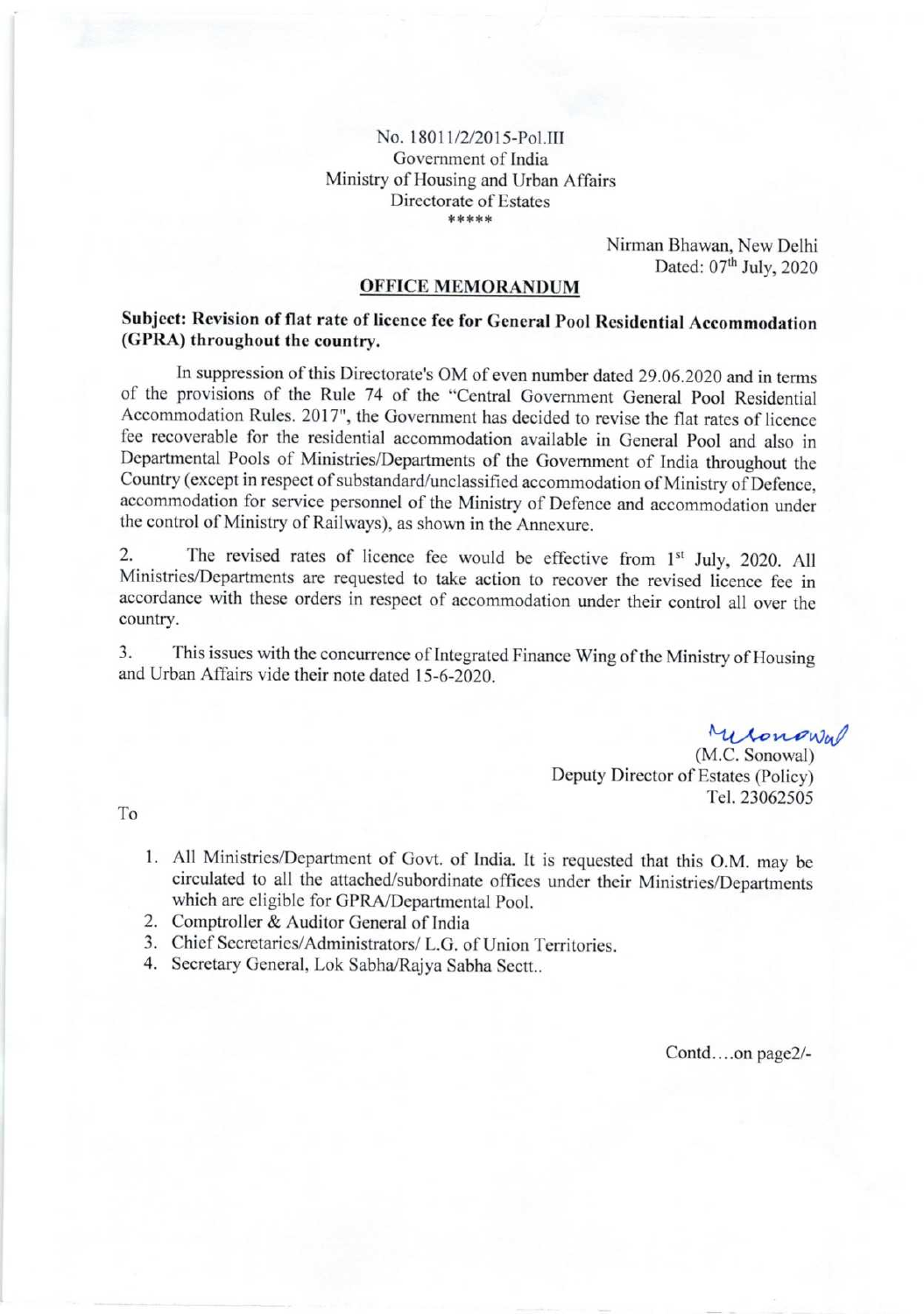Copy to:

1. PS to MoS(I/C) (HUA).<br>2. Sr.PPS to Secretary (HU Sr.PPS to Secretary (HUA)/PSs to JS&FA/JS (L&E)/JS (ID)/Director of Estates I & II.

3. The Director General, CPWD, New Delhi - It is requested that this OM may be circulated to all the allottees of GPRA through their respective Service Centres.

4. CMD, NBCC Limited, NBCC Bhawan Lodhi Road, New Delhi-110003 - it is requested that this OM may be circulated to all the allottees of GPRA through their respective Service Centres.

5. Chief Engineers of ND Zones/ Ex. Eng (LF), CPWD, New Delhi

6. Sr. Technical Director (NIC), MoHUA, Nirman Bhawan - with a request to upload the OM on Directorate of Estates' website.

7. All Attached/ subordinate offices under Ministry of Housing and Urban Affairs.

8. Coordination Section/ Works Division of Ministry of Housing and Urban Affairs.<br>9. Finance Division, Ministry of Housing and Urban Affairs.

Finance Division, Ministry of Housing and Urban Affairs.

10. All Dy. Directors/ Asstt. Directors/ Sections/ Suptds. (Accounts) and Accountants of Directorate of Estates.

<sup>1</sup>1. Estate Managers/ Asstt. Estate Managers of all Regional Offices under the Directorate of Estates including CPWD.

12. AD (Hindi Section), Directorate of Estates, Nirman Bhawan, New Delhi - with <sup>a</sup> request to provide Hindi version of the OM.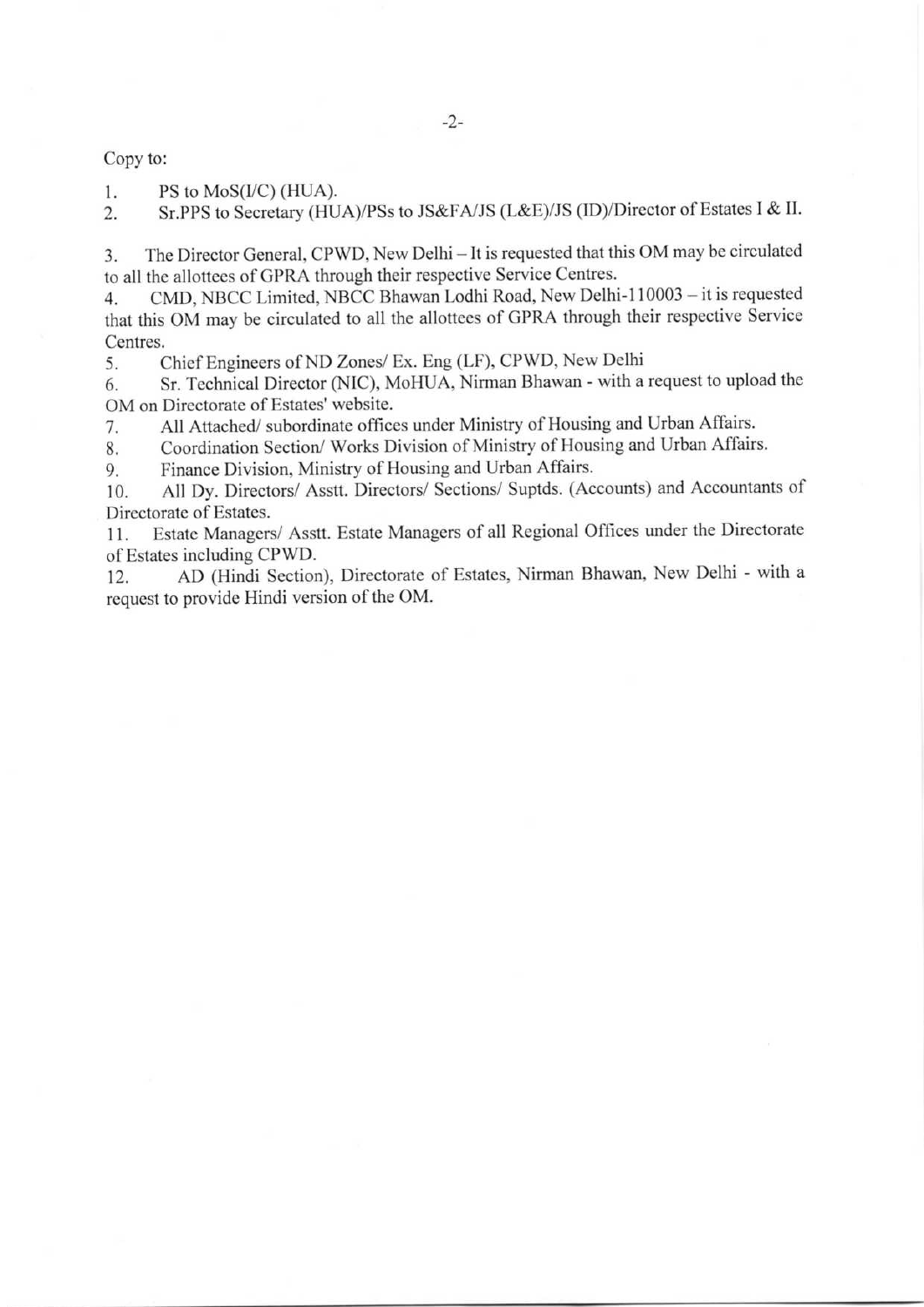### Annexure

# (To OM No. 18011/2/2015-Pol.III dated  $07<sup>th</sup>$  July, 2020)

# Revised flat rates of licence fee applicable for General Pool Residential Accommodation (GPRA) throughout the country w.e.f. 01-07-2020

| <b>Types</b><br>accommodation sq. mtr. |                     | of Range of living area in Revised rates of licence fee effective from<br>$[01.07.2020,$ rounded to nearest 10 |
|----------------------------------------|---------------------|----------------------------------------------------------------------------------------------------------------|
|                                        |                     | (Rs.)                                                                                                          |
|                                        | Upto 30             | 180                                                                                                            |
| Ш                                      | 26.5 to 50          | 370                                                                                                            |
| Ш                                      | 44 to 65            | 560                                                                                                            |
| IV                                     | 59 to 91.5          | 750                                                                                                            |
| IV (Special)                           | 59 to 91.5          | 790                                                                                                            |
| <b>VA</b><br>Upto 106                  |                     | 1400                                                                                                           |
| <b>VB</b><br>Beyond 106                |                     | 1490                                                                                                           |
| <b>VIA</b>                             | Upto 159.5          | 1840                                                                                                           |
| <b>VIB</b>                             | <b>Beyond 159.5</b> | 2200                                                                                                           |
| <b>VII</b>                             | 189.5 to 224.5      | 2580                                                                                                           |
| <b>VIII</b>                            | 243 to 522          | 4610                                                                                                           |

Note: In addition to the flat rates shown in table above, the following flat rates for Servant quarters allotted independently of regular accommodation may be recovered.

# For Servant Quarters & Garages

| SI.<br>No.  | Particulars         | Revised Rates (p.m.) effective from 01.07.2020 rounded of to<br>nearest 10 |  |  |  |
|-------------|---------------------|----------------------------------------------------------------------------|--|--|--|
|             |                     | Rs.                                                                        |  |  |  |
|             | Servant<br>Quarters | 80                                                                         |  |  |  |
| $ 2\rangle$ | Garages             | 50                                                                         |  |  |  |

 $n$ usonowa o t^'t ,'7'U1'o